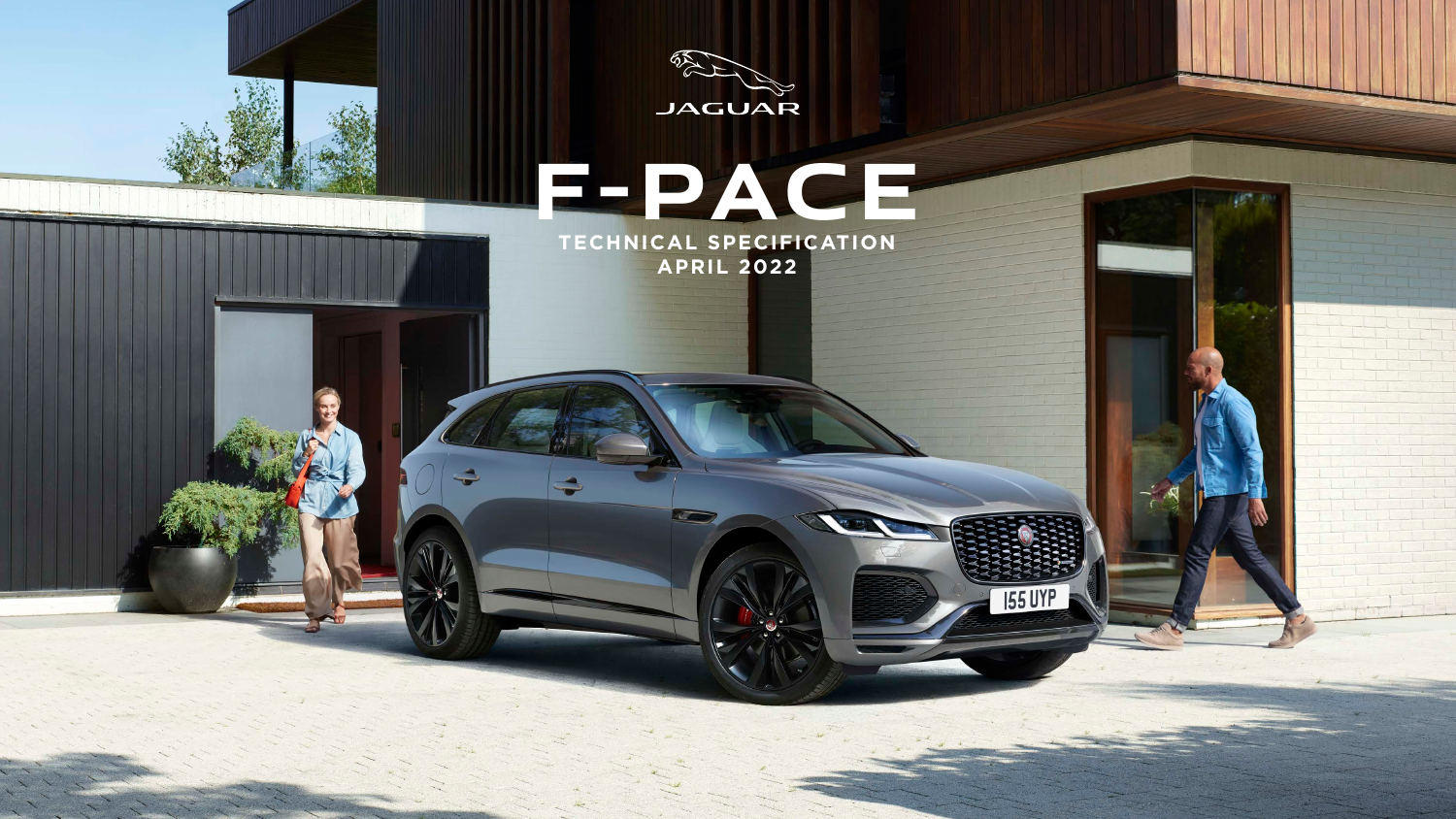| <b>POWERTRAIN</b>                         | D165 MHEV         | <b>D200 MHEV</b>                           | <b>D300 MHEV</b>  |
|-------------------------------------------|-------------------|--------------------------------------------|-------------------|
| Transmission                              | Automatic         | Automatic                                  | Automatic         |
| <b>Driveline</b>                          | <b>AWD</b>        | <b>AWD</b>                                 | <b>AWD</b>        |
| Maximum power (PS / kW / rpm)             | 163 / 120 / 3.750 | 204 / 150 / 3.750                          | 300 / 221 / 4.000 |
| Maximum torque $(Nm / rpm)$               | 380 / 1.500-2.500 | 430 / 1.750-2.500                          | 650 / 1.500-2.500 |
| Capacity (cc)                             | 1.997             | 1.997                                      | 2.996             |
| No. of cylinders / Valves per cylinder    | 4/4               | 4/4                                        | 6/4               |
| Cylinder layout                           | Inline            | Inline                                     | Inline            |
| Bore / stroke (mm)                        | 83 / 92,31        | 83 / 92,31                                 | 83 / 92,31        |
| Compression ratio (:1)                    | $16,5+/-0,5$      | $16,5+/-0,5$                               | 15,5              |
| <b>PERFORMANCE</b>                        |                   |                                            |                   |
| Acceleration (secs) 0-100 km/h (0-60 mph) | 9,9(9,2)          | 8,0(7,6)                                   | 6,4(6,1)          |
| Maximum speed km/h (mph)                  | 195 (121)         | 210 (130)                                  | 230 (143)         |
| <b>BRAKES</b>                             |                   |                                            |                   |
| Front type                                |                   | Single Piston Sliding Caliper, Vented Disc |                   |
| Front diameter (mm)                       | 350               | 350                                        | 370               |
| Rear type                                 |                   | Single Piston Sliding Caliper, Vented Disc |                   |
| Rear diameter (mm)                        | 325               | 325                                        | 325               |
| Park Brake                                |                   | <b>iEPB, motor on caliper</b>              |                   |
|                                           |                   |                                            |                   |

Some features on images may vary between optional and standard for different model years and due to the impact of Covid-19, many of our images have not been updated to reflect 23MY specifications. Please refer to the car configurator and additionally consult your local Retailer for detailed 23MY specifications and do not base an order on website imagery alone. Jaguar Land Rover Limited is constantly seeking ways to improve the specification, design and production of its vehicles, parts and accessories and alterations take place continually, and we reserve the right to change without notice.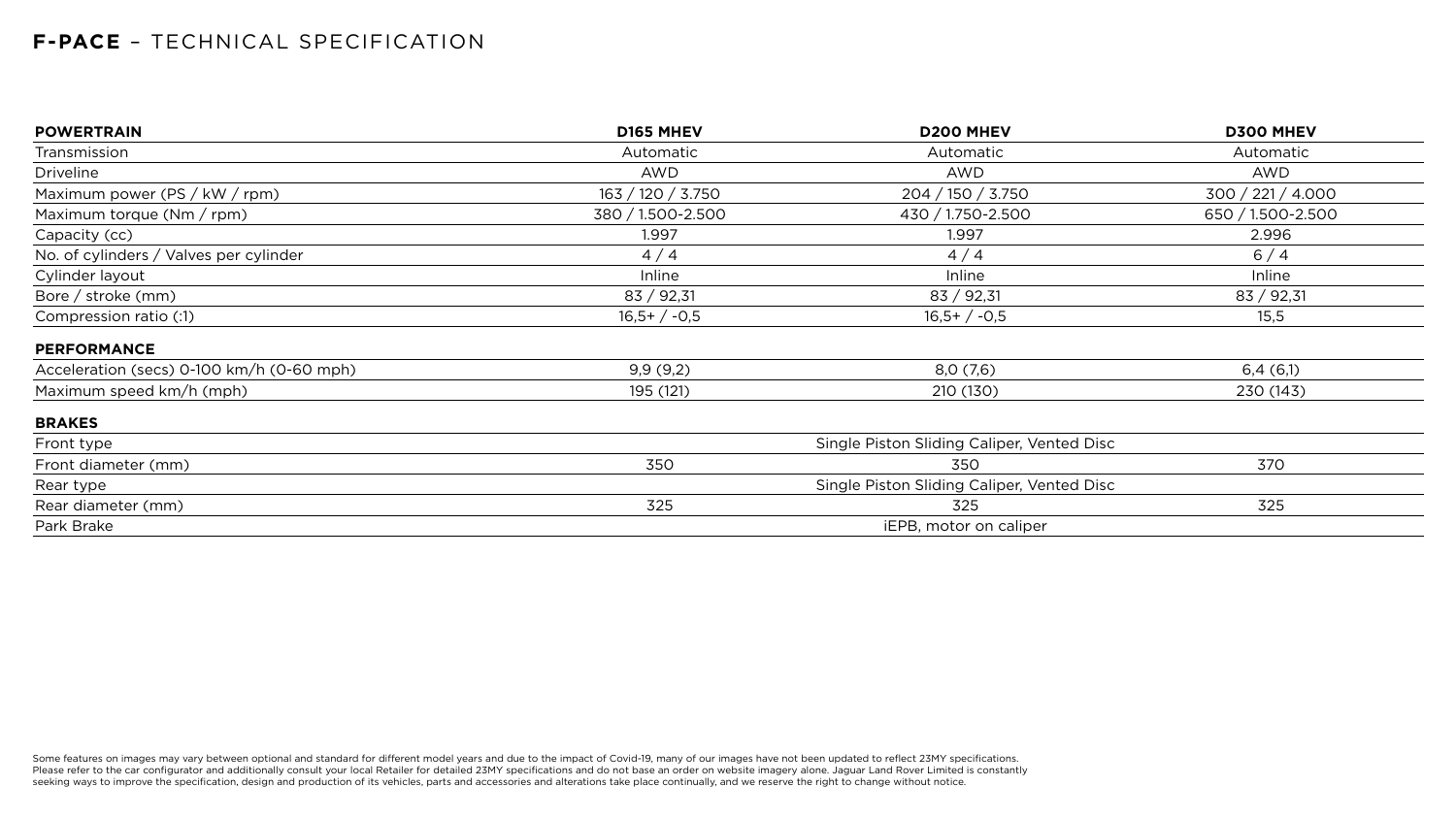| D165 MHEV | <b>D200 MHEV</b> | <b>D300 MHEV</b> |
|-----------|------------------|------------------|
| 1.951     | 1.951            | 2.083            |
| 1.876     | 1.876            | 2.008            |
| 2.540     | 2.540            | 2.660            |
|           |                  |                  |
| 750       | 750              | 750              |
| 2.400     | 2.400            | 2.400            |
| 100       | 100              | 100              |
| 4.940     | 4.940            | 5.060            |
|           |                  |                  |
| 75        | 75               | 75               |
|           |                  |                  |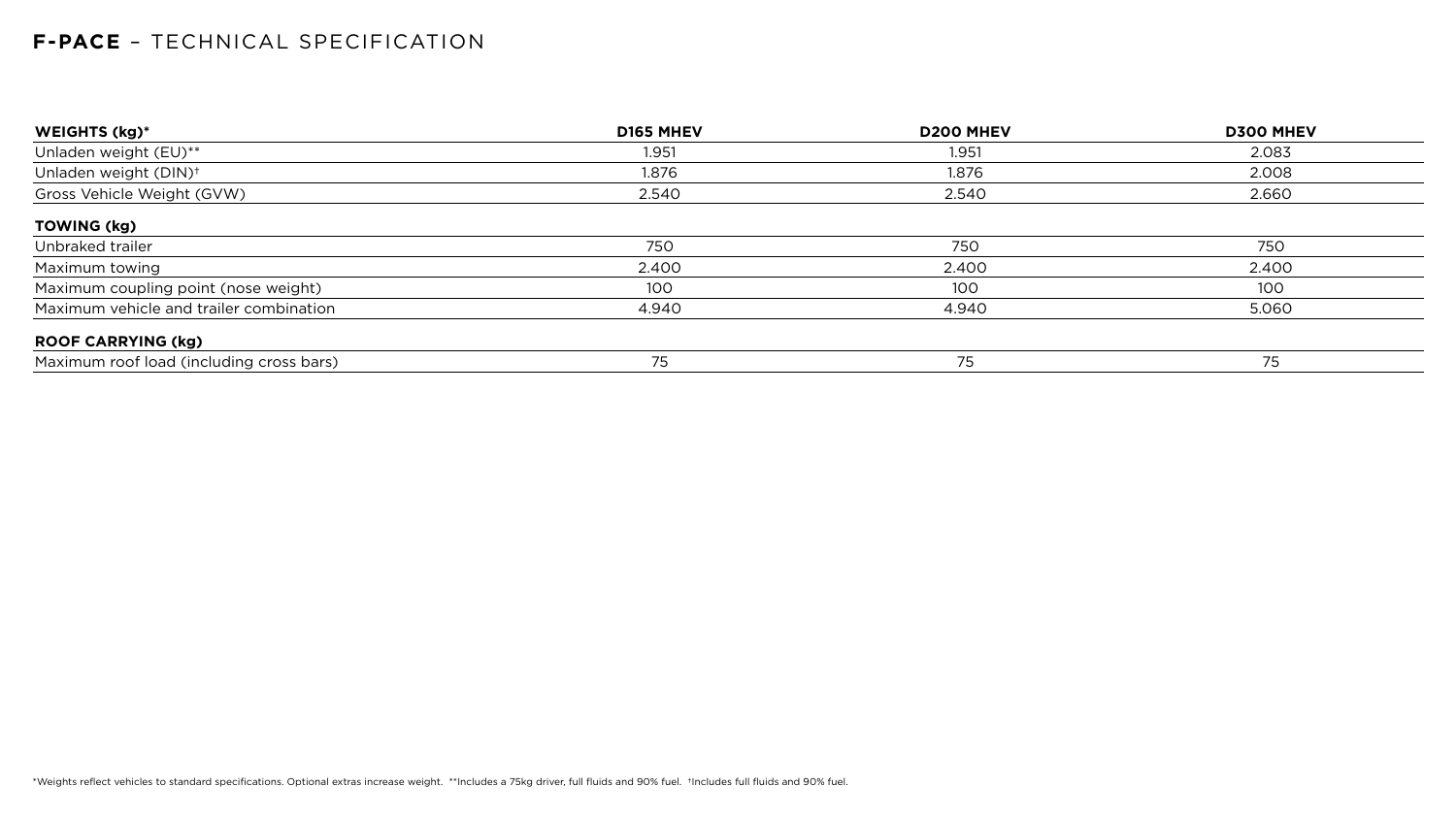| <b>FUEL ECONOMY</b>                          |             | D165 MHEV       |                     | <b>D200 MHEV</b>              |                       | <b>D300 MHEV</b>        |                     |                       |  |
|----------------------------------------------|-------------|-----------------|---------------------|-------------------------------|-----------------------|-------------------------|---------------------|-----------------------|--|
| Fuel tank capacity - useable litres          |             |                 | 62                  |                               |                       | 62                      |                     | 68                    |  |
| Diesel/Gasoline Particulate Filter (DPF/GPF) |             |                 | л                   |                               |                       | $\blacksquare$          | $\blacksquare$      |                       |  |
| <b>NEDC EQUIVALENT (NEDC2)*</b>              |             |                 | <b>Class A</b>      | <b>Class B</b>                | <b>Class A</b>        | <b>Class B</b>          | <b>Class A</b>      | <b>Class B</b>        |  |
|                                              | Urban       | $1/100km$ (mpg) | 5,7(49,6)           | 5,8(48,7)                     | 5,7(49,6)             | 5,8(48,7)               | 9,0(31,4)           | 9,0(31,4)             |  |
| <b>NEDC2 Consumption</b>                     | Extra Urban | $1/100km$ (mpg) | 4,9 (57,6)          | 4,9(57,6)                     | 4,9 (57,6)            | 4,9(57,6)               | 5,8 (48,8)          | 5,8 (48,8)            |  |
|                                              | Combined    | $1/100km$ (mpg) | 5,2(54,3)           | 5,2(54,3)                     | 5,2(54,3)             | 5,2(54,3)               | 6,9(40,7)           | 6,9(40,7)             |  |
|                                              | Urban       | (g/km)          | 151                 | 153                           | 151                   | 153                     | 237                 | 237                   |  |
| NEDC2 CO <sub>2</sub> Emissions              | Extra Urban | (g/km)          | 128                 | 129                           | 128                   | 129                     | 153                 | 153                   |  |
|                                              | Combined    | (g/km)          | 137                 | 138                           | 137                   | 138                     | 183                 | 183                   |  |
| WLTP**                                       |             |                 |                     |                               |                       |                         |                     |                       |  |
|                                              | Low         | $1/100km$ (mpg) | 7,5-7,7 (37,7-36,7) |                               | 7,5-7,8 (37,7-36,2)   |                         |                     | 10,5-10,9 (26,9-25,9) |  |
|                                              | Medium      | $1/100km$ (mpg) |                     | $6,1-6,5(46,3-43,5)$          |                       | $6,1-6,6$ $(46,3-42,8)$ |                     | 7,7-7,8 (36,7-36,2)   |  |
| <b>WLTP Consumption</b>                      | High        | $1/100km$ (mpg) |                     | $5, 3 - 5, 8$ (53, 3 - 48, 7) |                       | $5,3-5,9(53,3-47,9)$    |                     | $6,0-6,4(47,1-44,1)$  |  |
|                                              | Extra High  | $1/100km$ (mpg) |                     | $6,6-7,1(42,8-39,8)$          | $6,6-7,2(42,8-39,2)$  |                         | 7,4-7,9 (38,2-35,8) |                       |  |
|                                              | Combined    | $1/100km$ (mpg) |                     | $6,2-6,6$ (45,6-42,8)         | $6,2-6,7$ (45,6-42,2) |                         | 7,4-7,8 (38,2-36,2) |                       |  |
|                                              | Low         | (g/km)          |                     | 197-203                       | 197-204               |                         |                     | 274-285               |  |
|                                              | Medium      | (g/km)          |                     | 159-171                       |                       | 159-172                 |                     | 201-204               |  |
| WLTP $CO2$ Emissions                         | High        | (g/km)          |                     | 140-151                       | 140-154               |                         |                     | 157-168               |  |
|                                              | Extra High  | (g/km)          |                     | 173-185                       |                       | 173-189                 |                     | 193-206               |  |
|                                              | Combined    | (g/km)          |                     | 163-174                       |                       | 163-177                 | 194-205             |                       |  |

#### ■ Standard.

\*The figures provided are NEDC2 calculated from official manufacturer's WLTP tests in accordance with EU legislation. For comparison purposes only. Real-world figures may differ. CO<sub>2</sub> and fuel economy figures may vary acc environmental conditions, load, wheel fitment and accessories fitted. NEDC2 are figures calculated using a Government formula from WLTP figures equivalent to what they would have been under the old NEDC test. The correct t \*\*The figures provided are as a result of official manufacturer's tests in accordance with EU legislation. For comparison purposes only. Real-world figures may differ. CO<sub>2</sub> and fuel economy figures may vary according to f conditions, load, wheel fitment and accessories fitted.

Class A (18" and 19" wheels) Class B (20"-22" wheels).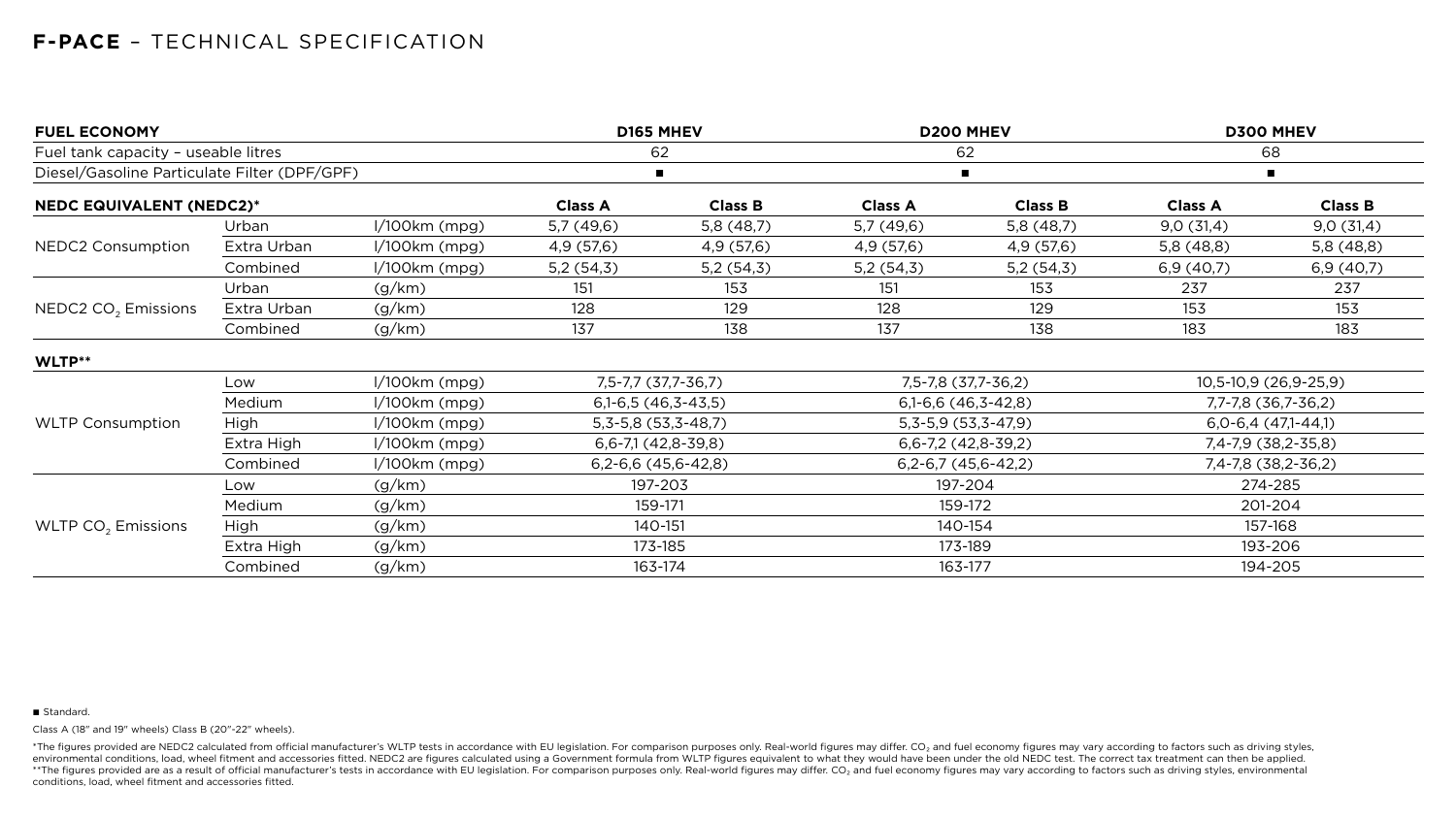| <b>POWERTRAIN</b>                         | <b>D200</b>          | <b>D300</b>                                |
|-------------------------------------------|----------------------|--------------------------------------------|
| Transmission                              | Automatic            | Automatic                                  |
| <b>Driveline</b>                          | <b>AWD</b>           | AWD                                        |
| Maximum power (PS / kW / rpm)             | 199 / 146 / 3.750    | 300 / 221 / 4.000                          |
| Maximum torque (Nm / rpm)                 | 430 / 1.750-2.500    | 650 / 1.500-2.500                          |
| Capacity (cc)                             | 1.997                | 2.996                                      |
| No. of cylinders / Valves per cylinder    | 4/4                  | 6/4                                        |
| Cylinder layout                           | Inline               | Inline                                     |
| Bore / stroke $(mm)$                      | 83 / 92,31           | 83 / 92,31                                 |
| Compression ratio (:1)                    | $16,5+/-0,5$<br>15,5 |                                            |
| <b>PERFORMANCE</b>                        |                      |                                            |
| Acceleration (secs) 0-100 km/h (0-60 mph) | 8,0(7,6)             | 6,4(6,1)                                   |
| Maximum speed km/h (mph)                  | 210 (130)            | 230 (143)                                  |
| <b>BRAKES</b>                             |                      |                                            |
| Front type                                |                      | Single Piston Sliding Caliper, Vented Disc |
| Front diameter (mm)                       | 350                  | 370                                        |
| Rear type                                 |                      | Single Piston Sliding Caliper, Vented Disc |
| Rear diameter (mm)                        | 325                  | 325                                        |
| Park Brake                                |                      | iEPB, motor on caliper                     |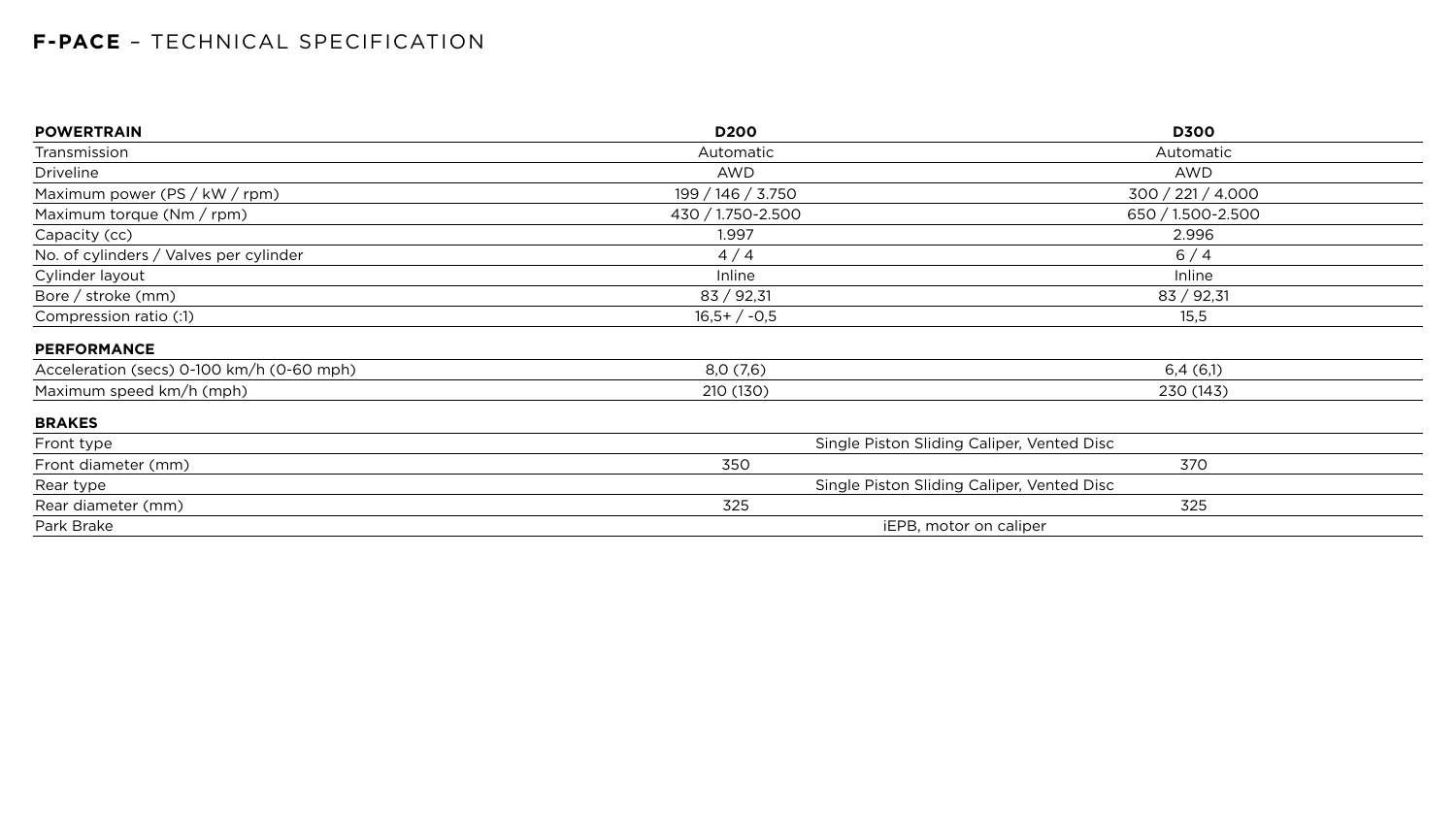| WEIGHTS (kg)*                            | <b>D200</b> | <b>D300</b> |
|------------------------------------------|-------------|-------------|
| Unladen weight (EU)**                    | 1.900       | 2.017       |
| Unladen weight (DIN) <sup>+</sup>        | 1.825       | 1.942       |
| Gross Vehicle Weight (GVW)               | 2.540       | 2.660       |
| <b>TOWING (kg)</b>                       |             |             |
| Unbraked trailer                         | 750         | 750         |
| Maximum towing                           | 2.400       | 2.400       |
| Maximum coupling point (nose weight)     | 100         | 100         |
| Maximum vehicle and trailer combination  | 4.940       | 5.060       |
| <b>ROOF CARRYING (kg)</b>                |             |             |
| Maximum roof load (including cross bars) | 75          | 75          |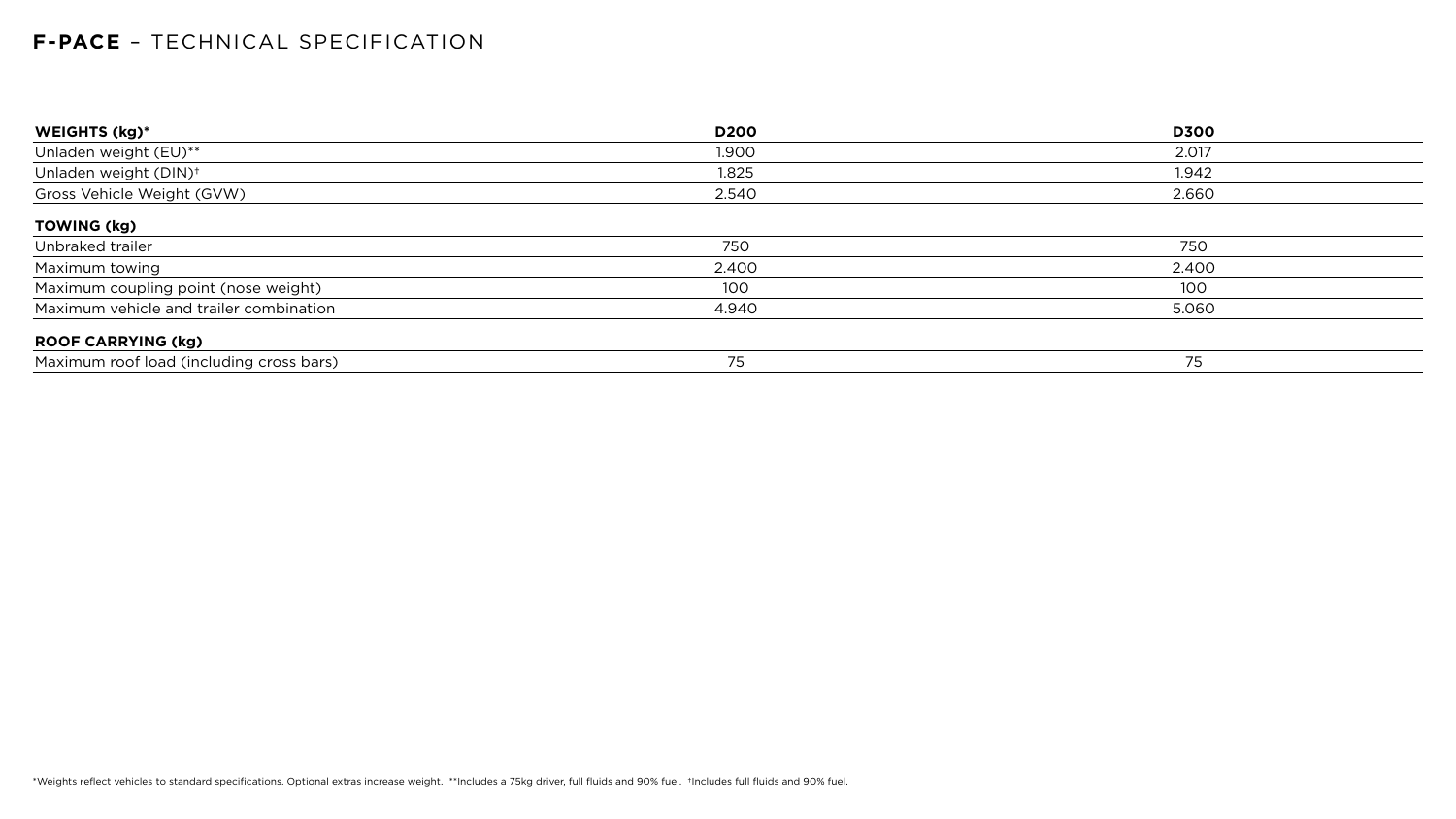| <b>FUEL ECONOMY</b>                 |                                              |            | <b>D200</b> | <b>D300</b> |
|-------------------------------------|----------------------------------------------|------------|-------------|-------------|
| Fuel tank capacity - useable litres |                                              |            | 62          | 68          |
|                                     | Diesel/Gasoline Particulate Filter (DPF/GPF) |            |             |             |
| <b>NEDC*</b>                        |                                              |            |             |             |
| Consumption                         | Combined                                     | $1/100$ km | 59<br>ت, ب  | 7,3         |
| $CO2$ Emissions                     | Combined                                     | (g/km)     | 156         | 193         |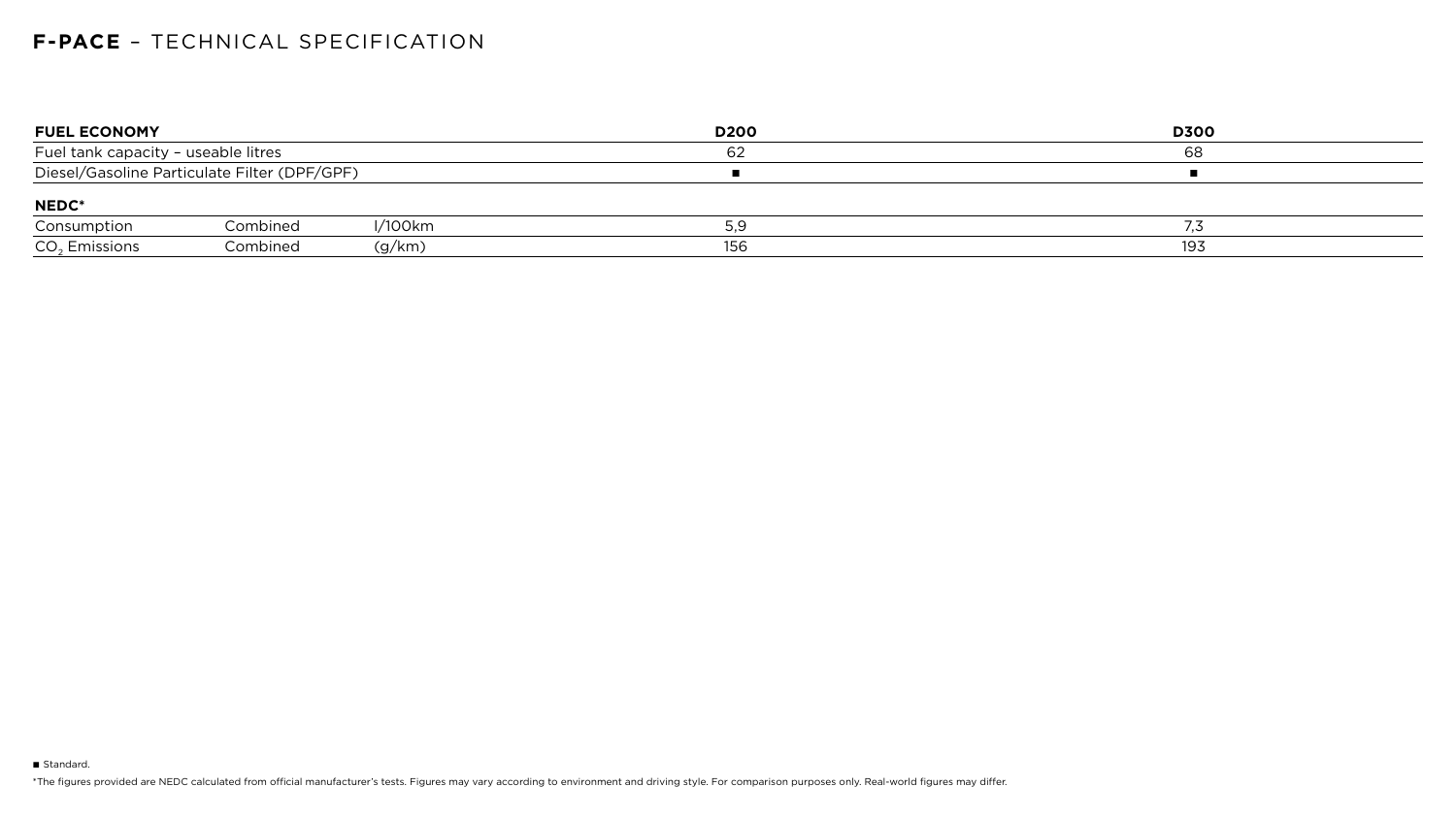| <b>POWERTRAIN</b>                         | <b>P250</b>       | P340 MHEV                                  | <b>P400 MHEV</b>         |
|-------------------------------------------|-------------------|--------------------------------------------|--------------------------|
| Transmission                              | Automatic         | Automatic                                  | Automatic                |
| <b>Driveline</b>                          | <b>AWD</b>        | <b>AWD</b>                                 | <b>AWD</b>               |
| Maximum power (PS / kW / rpm)             | 250 / 184 / 5.500 | 340 / 250 / 5.500-6.500                    | 400 / 294 / 5.500-6.500  |
| Maximum torque $(Nm / rpm)$               | 365 / 1.300-4.500 | 480 / 1.500-4.500                          | 550 / 2.000-5.000        |
| Capacity (cc)                             | 1.997             | 2.995                                      | 2.995                    |
| No. of cylinders / Valves per cylinder    | 4/4               | 6/4                                        | 6/4                      |
| Cylinder layout                           | Inline            | <b>Inline</b>                              | Inline                   |
| Bore / stroke (mm)                        | 83 / 92,29        | 83 / 92,29                                 | 83 / 92,29               |
| Compression ratio (:1)                    | $10,5+/-0,5$      | 10,5                                       | 10,5                     |
| <b>PERFORMANCE</b>                        |                   |                                            |                          |
| Acceleration (secs) 0-100 km/h (0-60 mph) | 7,3(6,9)          | 6,1(5,8)                                   | 5,4(5,1)                 |
| Maximum speed km/h (mph)                  | 217 (135)         | 240 (149)                                  | 250 (155)                |
| <b>ELECTRIC MOTOR DATA</b>                |                   |                                            |                          |
| Maximum Power PS (kW)                     | $-$               | $\overline{\phantom{m}}$                   | $\overline{\phantom{a}}$ |
| Maximum Torque (Nm)                       |                   | $\overline{\phantom{a}}$                   | $\overline{\phantom{a}}$ |
| <b>BRAKES</b>                             |                   |                                            |                          |
| Front type                                |                   | Single Piston Sliding Caliper, Vented Disc |                          |
| Front diameter (mm)                       | 350               | 370                                        | 370                      |
| Rear type                                 |                   | Single Piston Sliding Caliper, Vented Disc |                          |
| Rear diameter (mm)                        | 325               | 325                                        | 325                      |
| Park Brake                                |                   | iEPB, motor on caliper                     |                          |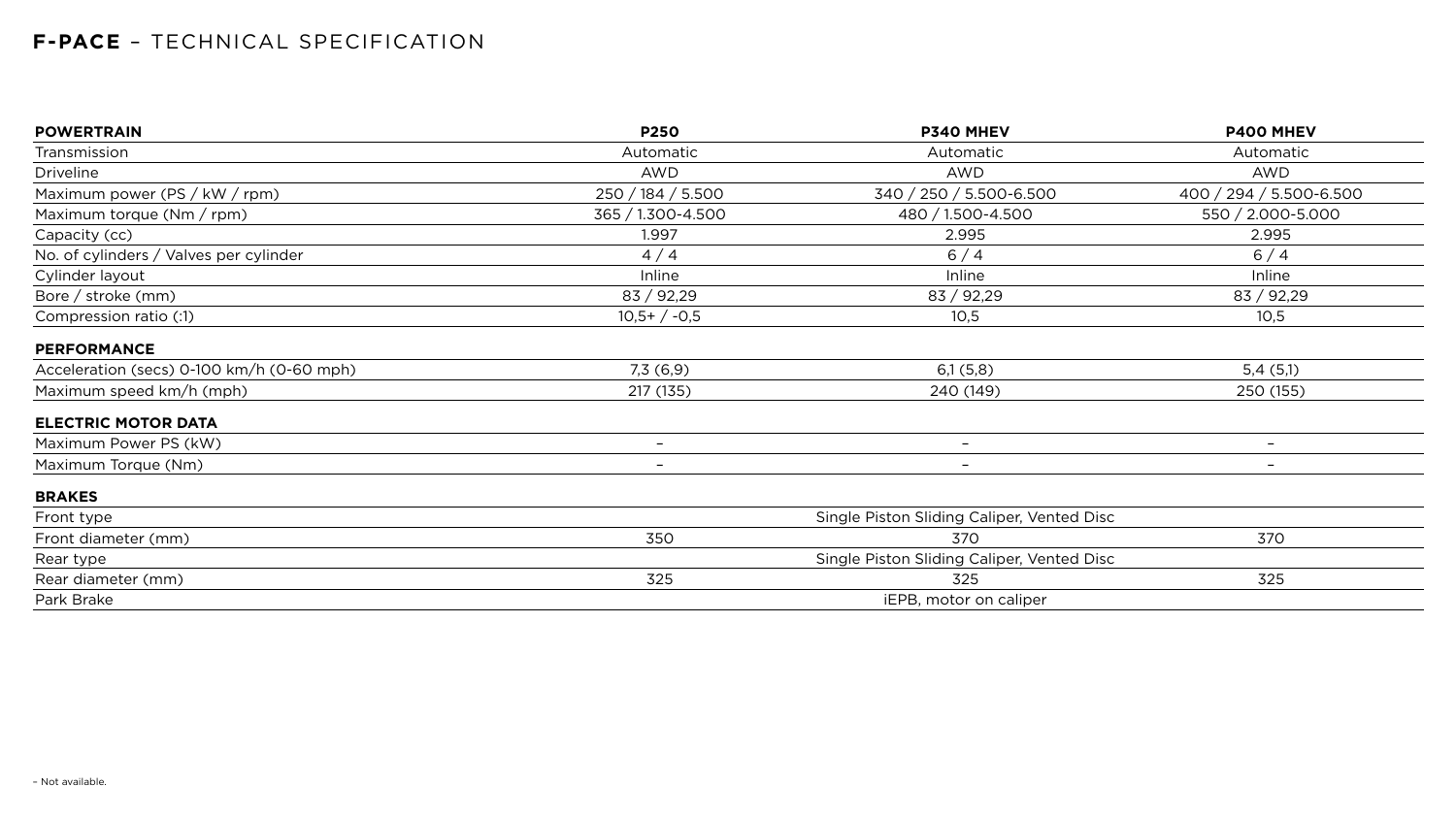| <b>POWERTRAIN</b>                         | <b>P400e PHEV</b>                          | <b>P550 SVR</b>                                                   |  |  |
|-------------------------------------------|--------------------------------------------|-------------------------------------------------------------------|--|--|
| Transmission                              | Automatic                                  | Automatic                                                         |  |  |
| <b>Driveline</b>                          | <b>AWD</b>                                 | <b>AWD</b>                                                        |  |  |
| Maximum power (PS / kW / rpm)             | 404 / 297 / 5.500*                         | 550 / 405 / 6.250-6.500                                           |  |  |
| Maximum torque (Nm / rpm)                 | 640 / 1.500-4.400*                         | 700 / 3.500-5.000                                                 |  |  |
| Capacity (cc)                             | 1.997                                      | 5.000                                                             |  |  |
| No. of cylinders / Valves per cylinder    | 4/4                                        | 8/4                                                               |  |  |
| Cylinder layout                           | Inline                                     | Longitudinal V                                                    |  |  |
| Bore / stroke $(mm)$                      | 83 / 92,29                                 | 92,5 / 93                                                         |  |  |
| Compression ratio (:1)                    | $9,5+/-0,5$                                | 9,5                                                               |  |  |
| <b>PERFORMANCE</b>                        |                                            |                                                                   |  |  |
| Acceleration (secs) 0-100 km/h (0-60 mph) | 5,3(5,0)                                   | 4,0(3,8)                                                          |  |  |
| Maximum speed km/h (mph)                  | 240 (149)                                  | 286 (178)                                                         |  |  |
| <b>ELECTRIC MOTOR DATA</b>                |                                            |                                                                   |  |  |
| Maximum Power PS (kW)                     | 143 (105)                                  | $ \,$                                                             |  |  |
| Maximum Torque (Nm)                       | 275                                        | $\overline{\phantom{m}}$                                          |  |  |
| <b>BRAKES</b>                             |                                            |                                                                   |  |  |
| Front type                                | Single Piston Sliding Caliper, Vented Disc | 4-Piston Aluminium Monobloc Fixed Caliper,<br>Vented 2-Piece Disc |  |  |
| Front diameter (mm)                       | 370                                        | 395                                                               |  |  |
| Rear type                                 | Single Piston Sliding Caliper, Vented Disc | Single Piston Sliding Caliper, Vented Disc                        |  |  |
| Rear diameter (mm)                        | 325                                        | 396                                                               |  |  |
| Park Brake                                | iEPB, motor on caliper                     | iEPB, motor on caliper                                            |  |  |

\*When combined with electric motor.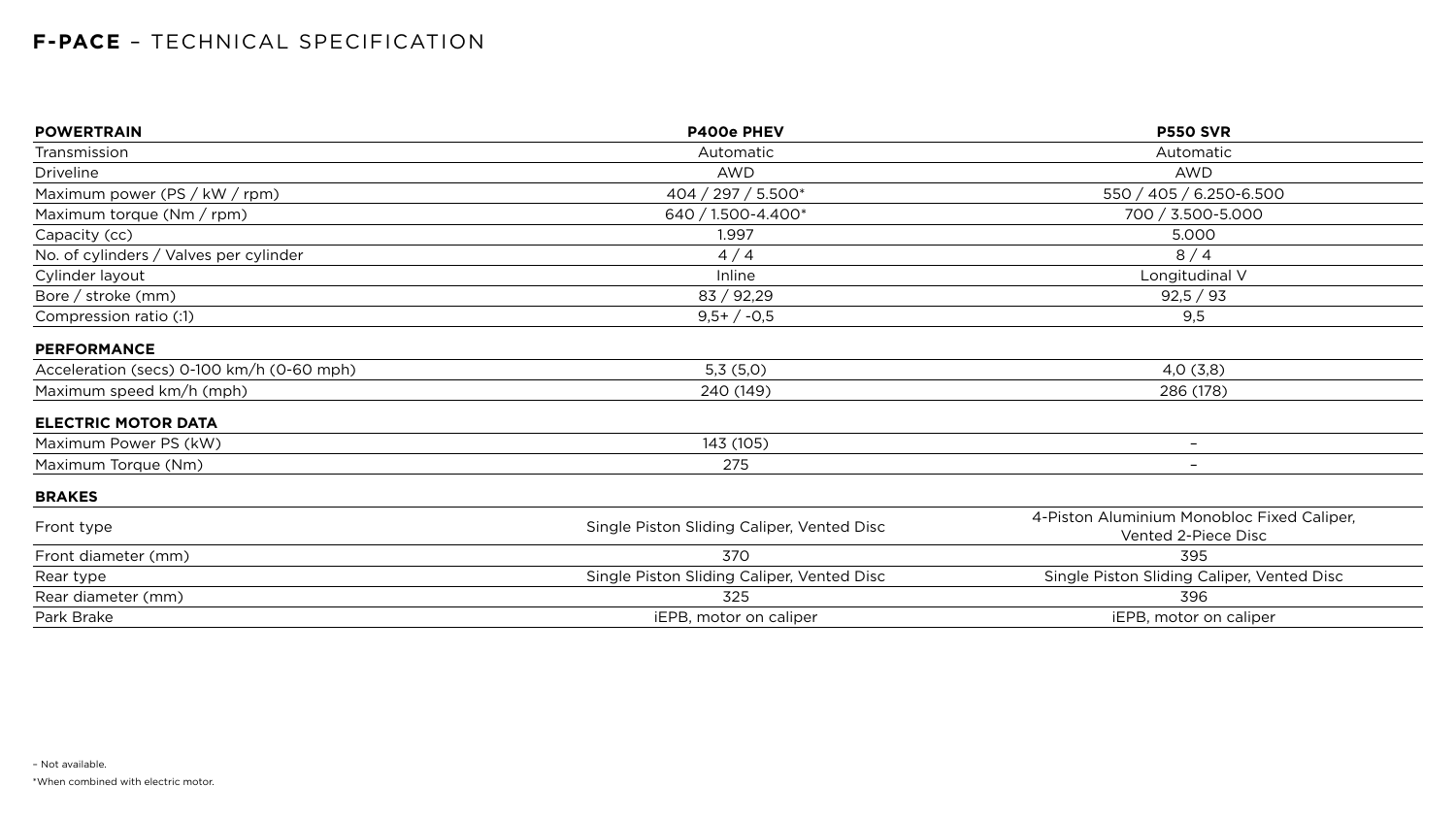| <b>WEIGHTS (kg)*</b>                     | <b>P250</b> | <b>P340 MHEV</b> | <b>P400 MHEV</b> |
|------------------------------------------|-------------|------------------|------------------|
| Unladen weight (EU)**                    | 1.897       | TBC              | 2.028            |
| Unladen weight (DIN) <sup>+</sup>        | 1.822       | TBC              | 1.953            |
| Gross Vehicle Weight (GVW)               | 2.520       | TBC              | 2.600            |
| <b>TOWING (kg)</b>                       |             |                  |                  |
| Unbraked trailer                         | 750         | <b>TBC</b>       | 750              |
| Maximum towing                           | 2.400       | <b>TBC</b>       | 2.400            |
| Maximum coupling point (nose weight)     | 100         | TBC              | 100              |
| Maximum vehicle and trailer combination  | 4.920       | <b>TBC</b>       | 5.000            |
| <b>ROOF CARRYING (kg)</b>                |             |                  |                  |
| Maximum roof load (including cross bars) | 75          | 75               | 75               |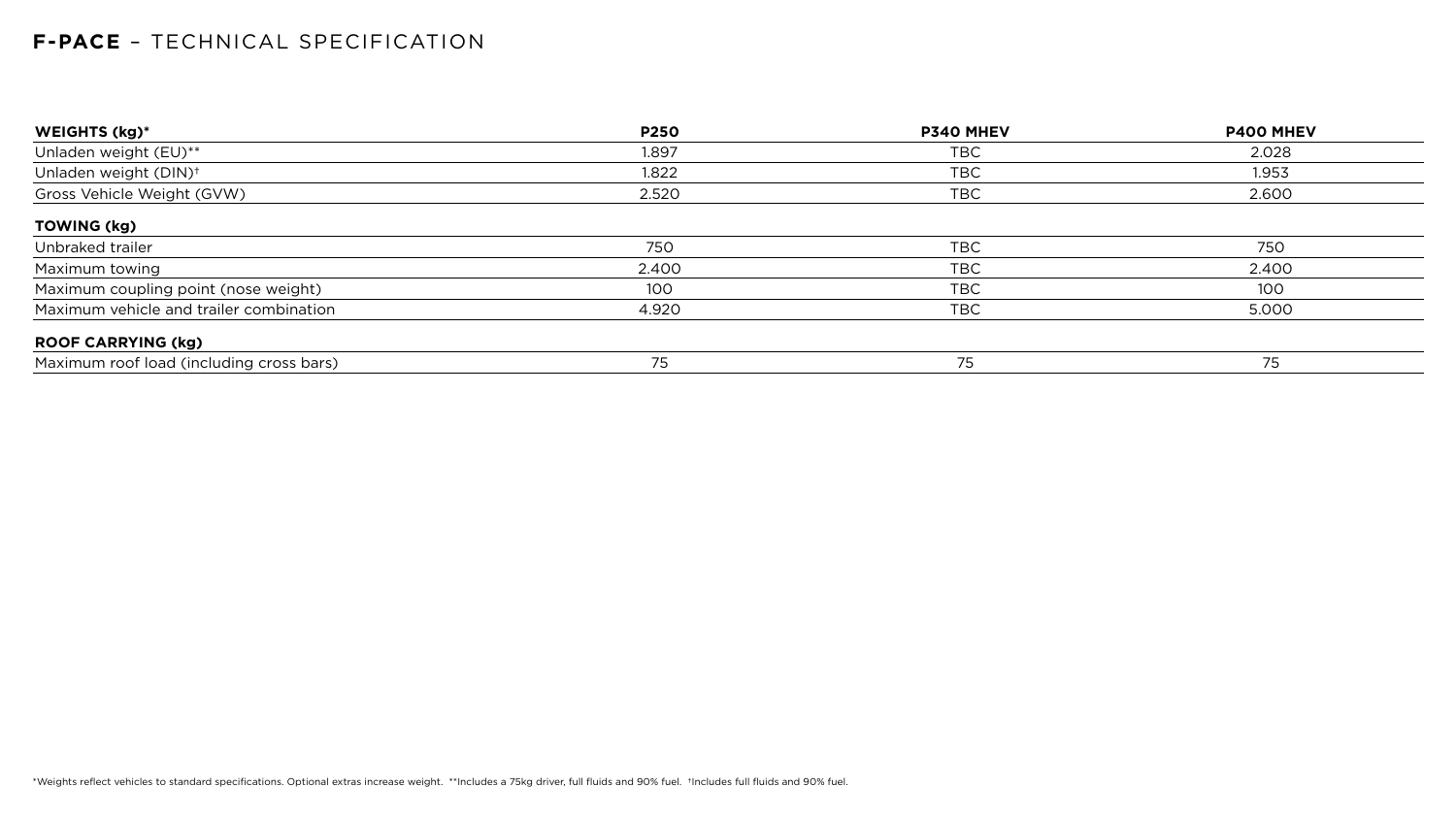| <b>BATTERY AND CHARGING TIMES</b>        | <b>P400e PHEV</b>                       | <b>P550 SVR</b>          |  |
|------------------------------------------|-----------------------------------------|--------------------------|--|
| Home Charger/Wall box 7kW                | 2 hours 16 mins to 100%                 | $\overline{\phantom{a}}$ |  |
| DC Charger 50kW                          | 30 mins to 80% / 1 hour 13 mins to 100% | $\overline{\phantom{0}}$ |  |
| Domestic Plug 2,3kW                      | 7 hours 6 mins to 100%                  | $\overline{\phantom{0}}$ |  |
| Battery capacity (Usable) kWh            | 13,6                                    | $\overline{\phantom{0}}$ |  |
| Charging cable length (m)                | 5                                       | $\overline{\phantom{0}}$ |  |
| <b>WEIGHTS (kg)*</b>                     |                                         |                          |  |
| Unladen weight (EU)**                    | 2.189                                   | 2.133                    |  |
| Unladen weight (DIN) <sup>+</sup>        | 2.114                                   | 2.058                    |  |
| Gross Vehicle Weight (GVW)               | 2.690                                   | 2.590                    |  |
| <b>TOWING (kg)</b>                       |                                         |                          |  |
| Unbraked trailer                         | 750                                     | 750                      |  |
| Maximum towing                           | 2.000                                   | 2.400                    |  |
| Maximum coupling point (nose weight)     | 100                                     | 100                      |  |
| Maximum vehicle and trailer combination  | 4.690                                   | 4.990                    |  |
| <b>ROOF CARRYING (kg)</b>                |                                         |                          |  |
| Maximum roof load (including cross bars) | 75                                      | 75                       |  |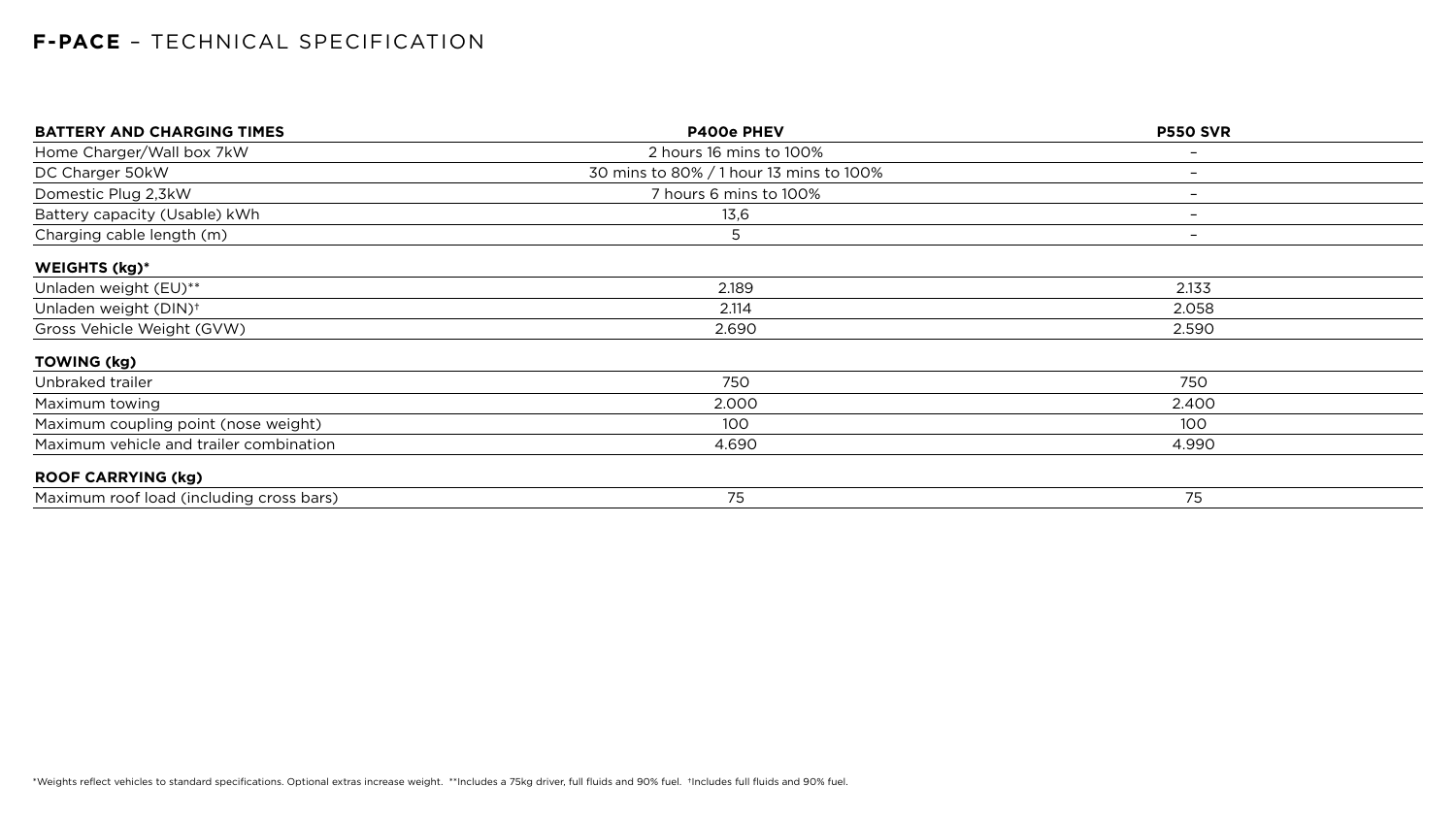| <b>FUEL ECONOMY</b>                                                                                                                            |             | <b>P250</b>     |                       | P340 MHEV                |                          | <b>P400 MHEV</b>         |                       |                          |
|------------------------------------------------------------------------------------------------------------------------------------------------|-------------|-----------------|-----------------------|--------------------------|--------------------------|--------------------------|-----------------------|--------------------------|
|                                                                                                                                                |             |                 | 83                    |                          | 83                       |                          | 83                    |                          |
|                                                                                                                                                |             |                 |                       | $\blacksquare$           |                          | $\blacksquare$           |                       | $\blacksquare$           |
| km/miles<br>EV Range Class A Combined (NEDC2)*                                                                                                 |             |                 |                       | $\overline{\phantom{0}}$ |                          | $\overline{\phantom{0}}$ |                       | $\overline{\phantom{m}}$ |
| EV Range TEL Combined (WLTP)**                                                                                                                 |             | km/miles        |                       | $\qquad \qquad -$        |                          | $-$                      |                       | $\overline{\phantom{m}}$ |
|                                                                                                                                                |             |                 | <b>Class A</b>        | <b>Class B</b>           | <b>Class A</b>           | <b>Class B</b>           | <b>Class A</b>        | <b>Class B</b>           |
|                                                                                                                                                | Urban       | $1/100km$ (mpg) | 9,4(30,1)             | 9,6(29,4)                | <b>TBC</b>               | <b>TBC</b>               | 11,9(23,8)            | 11,9(23,8)               |
| NEDC2 Consumption                                                                                                                              | Extra Urban | $1/100km$ (mpg) | 6,7(42,2)             | 6,8(41,5)                | <b>TBC</b>               | <b>TBC</b>               | 7,2(39,2)             | 7,2 (39,2)               |
|                                                                                                                                                | Combined    | $1/100km$ (mpg) | 7,7 (36,7)            | 7,8 (36,2)               | <b>TBC</b>               | <b>TBC</b>               | 8,9(31,7)             | 8,9(31,7)                |
|                                                                                                                                                | Urban       | (g/km)          | 214                   | 218                      | <b>TBC</b>               | <b>TBC</b>               | 270                   | 270                      |
| NEDC2 CO <sub>2</sub> Emissions                                                                                                                | Extra Urban | (g/km)          | 151                   | 154                      | <b>TBC</b>               | <b>TBC</b>               | 164                   | 164                      |
|                                                                                                                                                | Combined    | (g/km)          | 174                   | 177                      | <b>TBC</b>               | <b>TBC</b>               | 202                   | 202                      |
| WLTP**                                                                                                                                         |             |                 |                       |                          |                          |                          |                       |                          |
|                                                                                                                                                | Low         | $1/100km$ (mpg) | 12,6-13,1 (22,4-21,6) |                          | $-$                      |                          |                       | 14,4-14,8 (19,6-19,1)    |
|                                                                                                                                                | Medium      | $1/100km$ (mpg) |                       | $9,1-9,9$ (31,0-28,5)    | $\overline{\phantom{m}}$ |                          | $9,6-10,2(29,4-27,7)$ |                          |
| <b>WLTP Consumption</b>                                                                                                                        | <b>High</b> | $1/100km$ (mpg) |                       | 7,9-8,7 (35,8-32,5)      |                          | $\overline{\phantom{m}}$ |                       | 8, 3-8, 7 (34, 0-32, 5)  |
|                                                                                                                                                | Extra High  | $1/100km$ (mpg) |                       | $9,2-10,4(30,7-27,2)$    | $\overline{\phantom{m}}$ |                          | $9,5-10,1(29,7-28,0)$ |                          |
|                                                                                                                                                | Combined    | $1/100km$ (mpg) |                       | $9,2-10,1(30,7-28,0)$    | $\overline{\phantom{m}}$ |                          | 9,8-10,3 (28,8-27,4)  |                          |
|                                                                                                                                                | Low         | (g/km)          |                       | 283-295                  | $\qquad \qquad -$        |                          | 326-334               |                          |
|                                                                                                                                                | Medium      | (g/km)          |                       | 206-223                  | $-$                      |                          |                       | 216-230                  |
| Fuel tank capacity - useable litres<br>Diesel/Gasoline Particulate Filter (DPF/GPF)<br><b>NEDC EQUIVALENT (NEDC2)*</b><br>WLTP $CO2$ Emissions | High        | (g/km)          |                       | 178-197                  | $\overline{\phantom{0}}$ |                          |                       | 188-197                  |
|                                                                                                                                                | Extra High  | (g/km)          |                       | 208-233                  |                          | $\overline{\phantom{0}}$ |                       | 213-227                  |
|                                                                                                                                                | Combined    | (g/km)          |                       | 208-228                  | 221-233<br>$-$           |                          |                       |                          |

■ Standard - Not available.

\*The figures provided are NEDC2 calculated from official manufacturer's WLTP tests in accordance with EU legislation. For comparison purposes only. Real-world figures may differ. CO<sub>2</sub> and fuel economy figures may vary acc environmental conditions, load, wheel fitment and accessories fitted. NEDC2 are figures calculated using a Government formula from WLTP figures equivalent to what they would have been under the old NEDC test. The correct t \*\*The figures provided are as a result of official manufacturer's tests in accordance with EU legislation. For comparison purposes only. Real-world figures may differ. CO<sub>2</sub> and fuel economy figures may vary according to f conditions, load, wheel fitment and accessories fitted.

Class A (18" and 19" wheels) Class B (20"-22" wheels).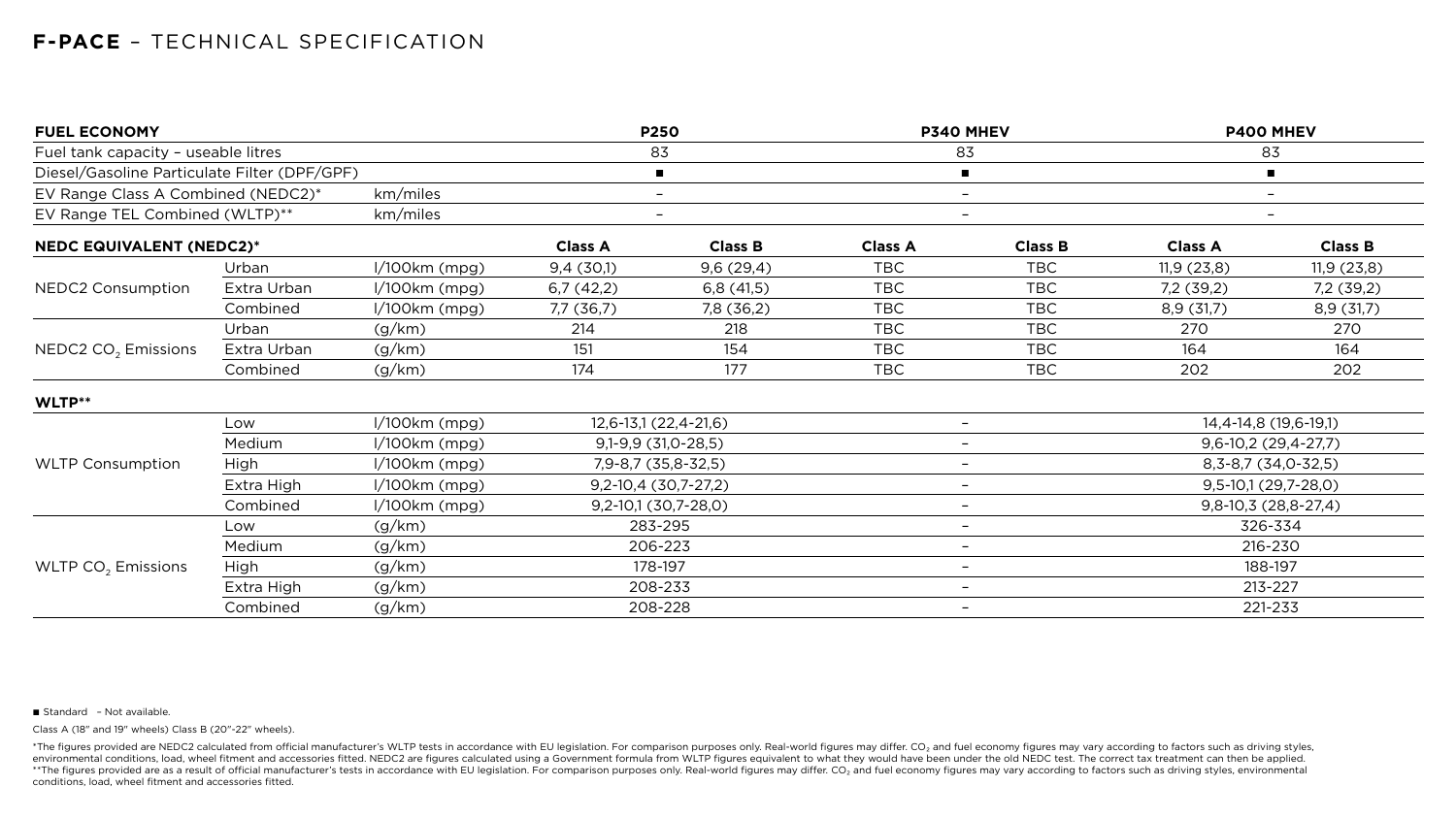| <b>FUEL ECONOMY</b>                                                                                                             |             |                 | P400e PHEV               |                           | <b>P550 SVR</b>   |  |
|---------------------------------------------------------------------------------------------------------------------------------|-------------|-----------------|--------------------------|---------------------------|-------------------|--|
| Fuel tank capacity - useable litres<br>Diesel/Gasoline Particulate Filter (DPF/GPF)                                             |             |                 | 69                       | 83                        |                   |  |
|                                                                                                                                 |             |                 |                          | $\blacksquare$            |                   |  |
|                                                                                                                                 |             | km/miles        |                          | 59/37                     | $-$               |  |
|                                                                                                                                 |             | km/miles        |                          | 53 / 33                   | $\qquad \qquad -$ |  |
|                                                                                                                                 |             |                 | <b>Class A</b>           | <b>Class B</b>            | <b>Class B</b>    |  |
|                                                                                                                                 | Urban       | $1/100km$ (mpg) |                          | $-$                       | 15,8 (17,9)       |  |
| <b>NEDC2 Consumption</b>                                                                                                        | Extra Urban | $1/100km$ (mpg) |                          | $\overline{\phantom{0}}$  | 8,9(31,7)         |  |
|                                                                                                                                 | Combined    | $1/100km$ (mpg) | 2,4(117,7)               | 2,4(117,7)                | 11,4(24,8)        |  |
|                                                                                                                                 | Urban       | (g/km)          |                          | $-$                       | 360               |  |
| NEDC2 CO <sub>2</sub> Emissions                                                                                                 | Extra Urban | (g/km)          | $\overline{\phantom{a}}$ | $-$                       | 202               |  |
|                                                                                                                                 | Combined    | (g/km)          | 54                       | 54                        | 260               |  |
| WLTP**                                                                                                                          |             |                 |                          |                           |                   |  |
|                                                                                                                                 | Low         | $1/100km$ (mpg) |                          | $-$                       | 18,9(14,9)        |  |
|                                                                                                                                 | Medium      | $1/100km$ (mpg) |                          |                           | 12,1(23,3)        |  |
| <b>WLTP Consumption</b>                                                                                                         | High        | $1/100km$ (mpg) |                          | $\qquad \qquad -$         | 10,3(27,4)        |  |
|                                                                                                                                 | Extra High  | $1/100km$ (mpg) |                          |                           | 11,4(24,8)        |  |
|                                                                                                                                 | Combined    | $1/100km$ (mpg) |                          | 2, 2-2, 4 (128, 4-117, 7) | 12,2(23,2)        |  |
|                                                                                                                                 | Low         | (g/km)          |                          |                           | 426               |  |
|                                                                                                                                 | Medium      | (g/km)          |                          |                           | 273               |  |
| EV Range Class A Combined (NEDC2)*<br>EV Range TEL Combined (WLTP)**<br><b>NEDC EQUIVALENT (NEDC2)*</b><br>WLTP $CO2$ Emissions | High        | (g/km)          |                          | $\qquad \qquad -$         | 233               |  |
|                                                                                                                                 | Extra High  | (g/km)          |                          | $\qquad \qquad -$         | 256               |  |
|                                                                                                                                 | Combined    | (g/km)          |                          | 49-55                     | 275               |  |

■ Standard - Not available.

Class A (18" and 19" wheels) Class B (20"-22" wheels).

\*The figures provided are NEDC2 calculated from official manufacturer's WLTP tests in accordance with EU legislation with a fully charged battery. For comparison purposes only. Real-world figures may differ. CO<sub>2</sub>, fuel ec and range figures may vary according to factors such as driving styles, environmental conditions, load, wheel fitment and accessories fitted. NEDC2 are figures calculated using a Government formula from WLTP figures equiva have been under the old NEDC test. The correct tax treatment can then be applied. \*\*The figures provided are as a result of official manufacturer's tests in accordance with EU legislation with a fully charged battery. For Real-world figures may differ. CO<sub>2</sub>, fuel economy, energy consumption and range figures may vary according to factors such as driving styles, environmental conditions, load, wheel fitment, accessories fitted, actual route Range figures are based upon production vehicle over a standardised route.